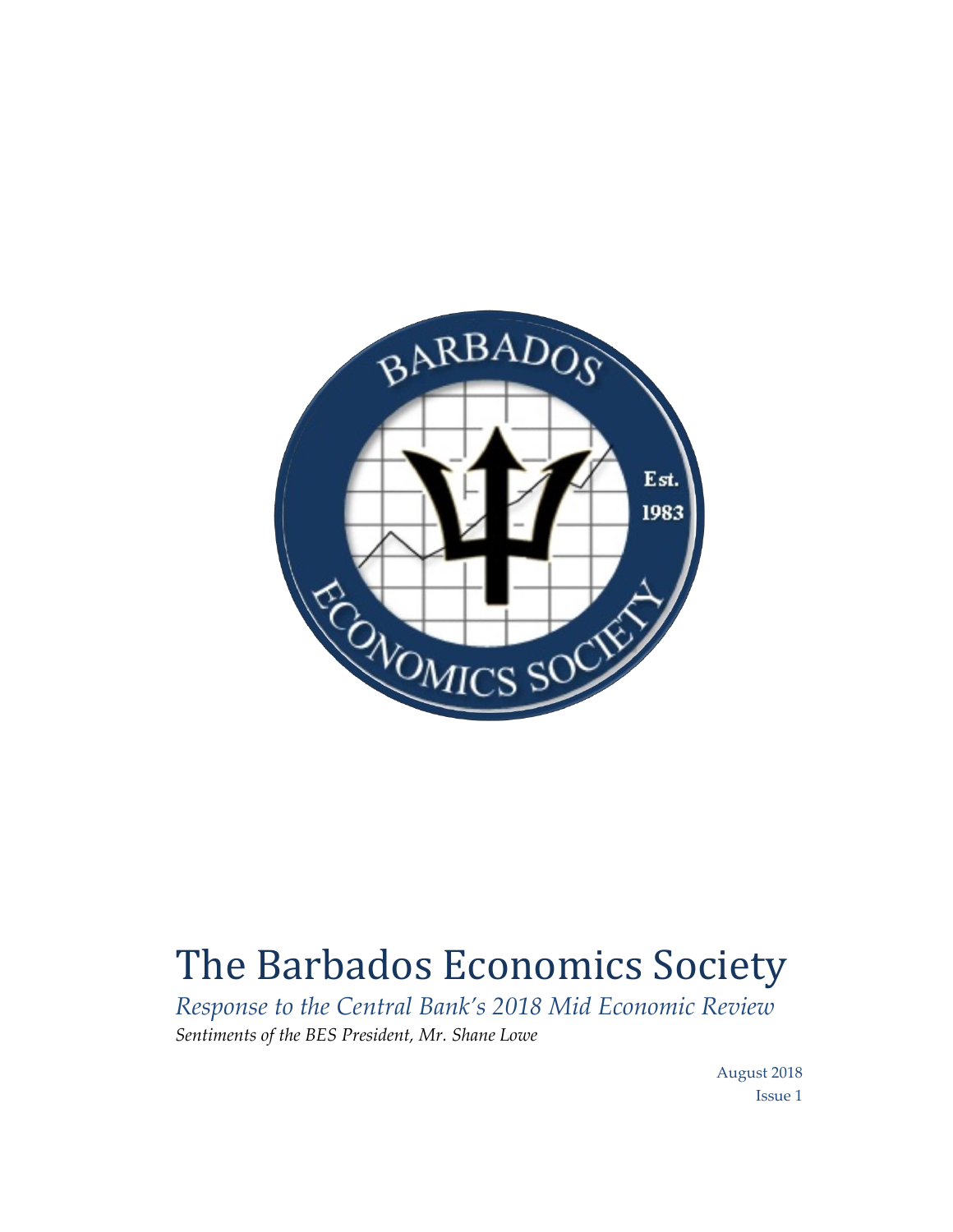## The Barbados Economics Society

Response to the Central Bank's 2018 Mid Economic Review *Sentiments of the BES President, Mr. Shane Lowe*

## Summary

On August 2nd, 2018, the Governor of the Central Bank of Barbados, Mr. Cleviston Haynes updated the country on the economy's performance during the first six months of 2018. While not surprising, key policy decisions undertaken in June 2018 have substantially altered trends in the Government's foreign exchange reserves and fiscal balance; however, economic growth remains weak and the stock of foreign exchange reserves falls short of that measured by regional and international standards.

The economy contracted by 0.6% during the first half of the year, as more tourists stayed for shorter periods and reduced tourism's contribution to overall economic activity. This persistent decline remains a general cause for concern, as despite attracting 3.4% more long-stay tourists during this period, total spending by tourists merely increased by 1.4%. Several indicators also point to a reduction in both domestic and foreign direct investment. In particular, construction output fell by 4.0% over the review period. The government spent 16% less on capital projects during April – June 2018, while despite greater spending on fuel imports, capital and intermediate imports fell by 7.3% and 4.7% respectively during the first half of the year. Private capital inflows, which capture physical investment by non-residents, fell by 10% during January – June 2018 and has continued on a steady downward trajectory since 2014.

*The economy contracted by 0.6% during the first half of the year, as more tourists stayed for shorter periods and reduced tourism's contribution to overall economic activity.*